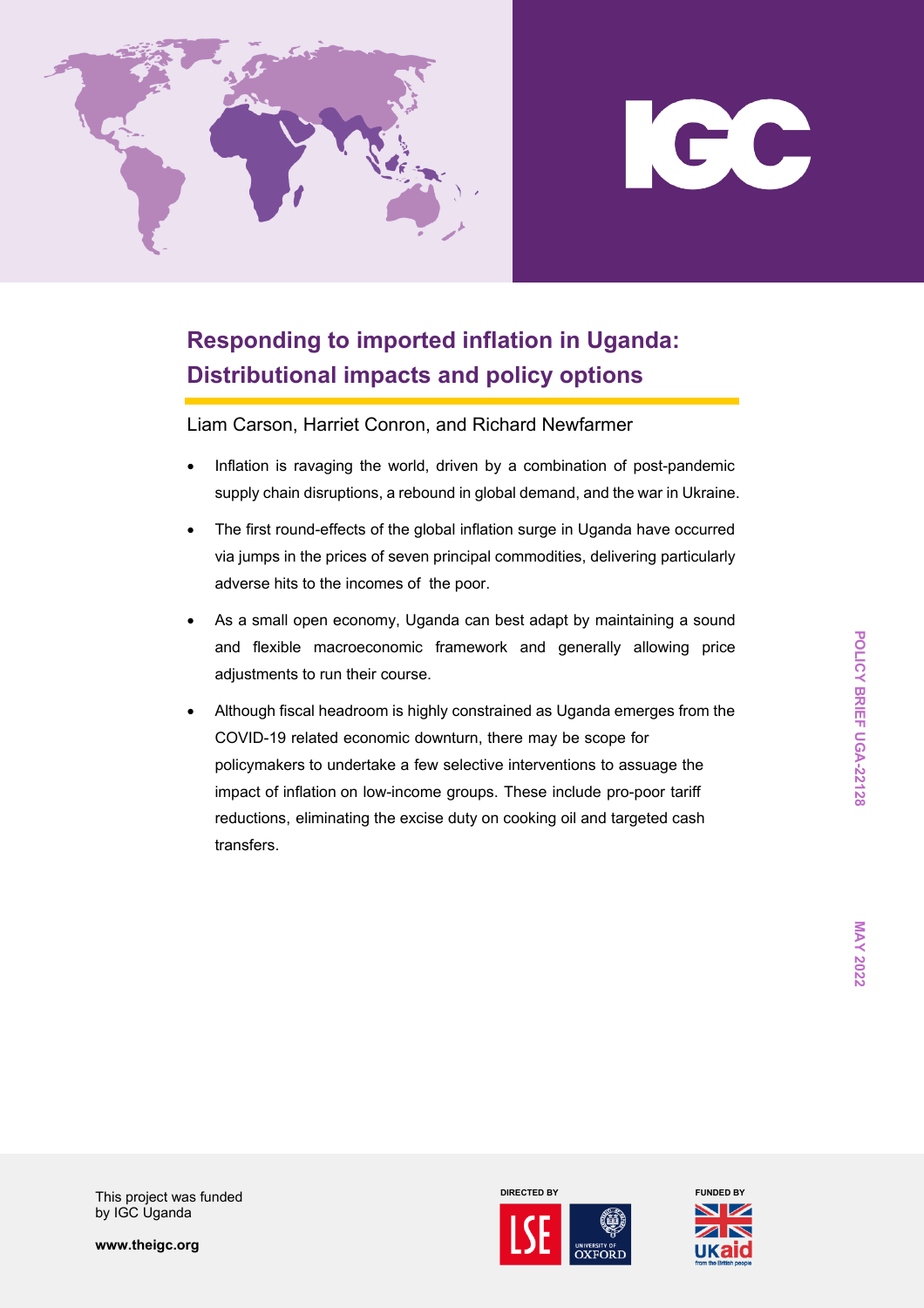## **Inflation is a global challenge**

**Global food and fuel prices have surged in 2022.** The ongoing conflict in Ukraine has caused severe supply disruptions, resulting in sharp price rises in commodities for which Russia and Ukraine are large exporters. These goods include fuel, fertilizers, wheat, sunflower oil and metals. The surge in commodity prices has been exacerbated by continued lockdowns across China and a rebound in global demand amid receding concerns about the COVID19 pandemic. There has also been a knock-on impact as the prices of several substitute goods have also recorded steep increases.

Between April 2021 and April 2022, the FAO World Food Price Index rose by 29.8%. The index is now, by some distance, at its highest level in the 32-year history of series in both nominal and real terms. *(See [Figure 1](#page-1-0).)*



<span id="page-1-0"></span>*Figure 1: FAO World Food Price Index (Nominal, 2014-16 = 100)* 

*Source: FAO World Food Price Index, IGC Uganda*

**Food price rises have been broad-based.** All of the five sub-components of the FAO World Food Price index – vegetable oils, cereals, dairy, sugar and meat – have risen by at least 16.8% over the past twelve months (April 2021 to April 2022). *(See [Figure 2](#page-1-1))*



<span id="page-1-1"></span>*Figure 2: Change in prices of FAO World Food Price Index components (April 2021-22)*

**MAY 2022** 

*Source: FAO World Food Price Index, IGC Uganda*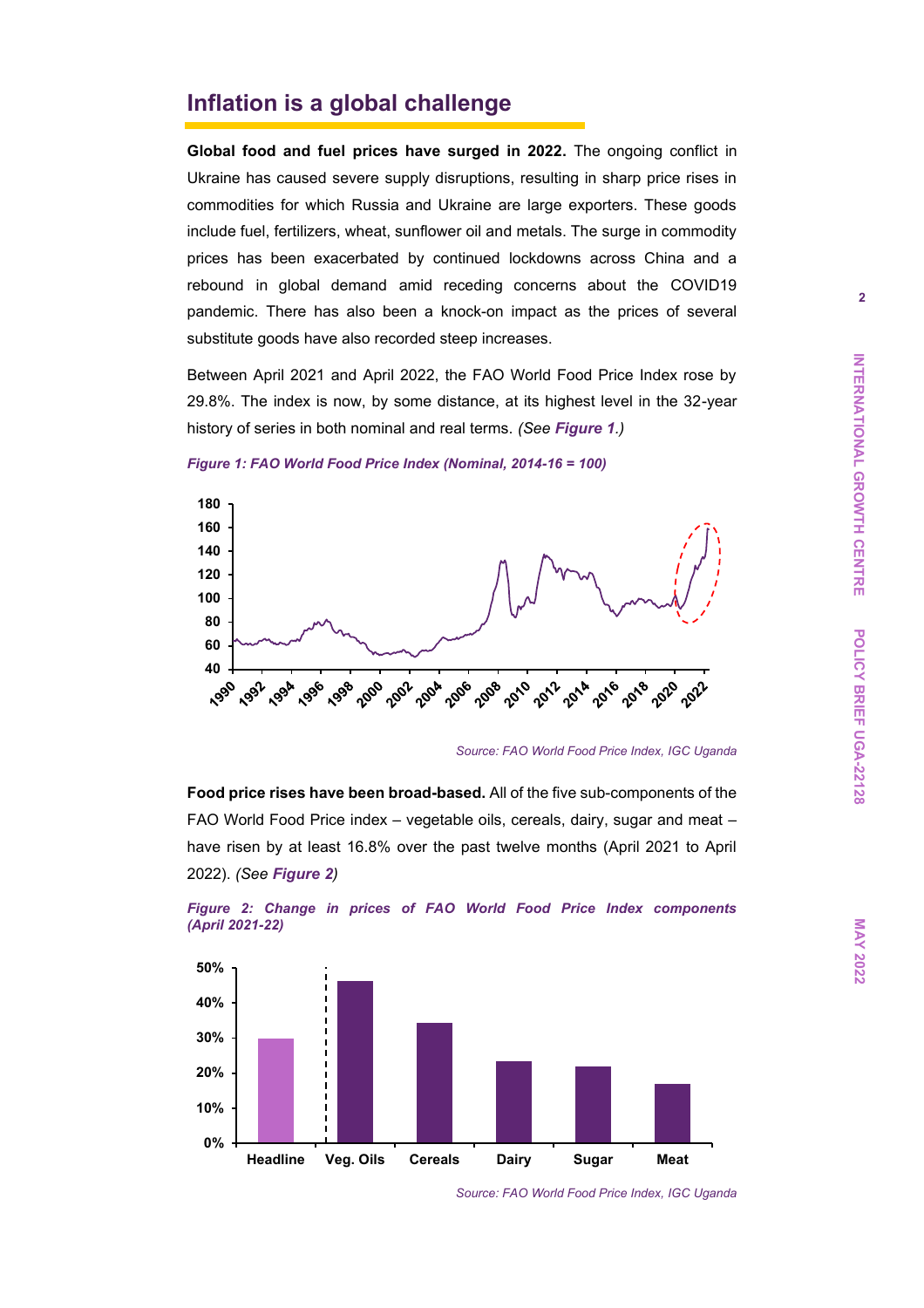**There has, however, been a particularly pronounced jump in the global prices of vegetable oil and cereals.** These components of the FAO series recorded year-on-year inflation rates of 46.4% and 34.3% respectively in April. *(See [Figure 2](#page-1-1) again.)* The surge in vegetable oil prices has been driven both by a contraction in the supply of sunflower oil from Ukraine, as well as an Indonesian ban on palm oil exports. Meanwhile, with Ukraine and Russia the world's 4<sup>th</sup> and 6 th largest exporters of cereals in 2021, the supply hit associated with the conflict has triggered an especially steep rise in prices of this group of commodities.

**This price shock is unlikely to prove short-lived.** According to forecasts outlined in the *World Bank Commodity Market Outlook (April 2022)*, while prices of most commodities are projected to fall back a little by the end of 2022, they are expected to remain well above 2021 levels. *(See [Figure 3](#page-2-0).)* Beyond 2022, the *World Bank* also anticipates that medium-term commodity prices are likely to stay elevated compared to the standards of recent decades.



<span id="page-2-0"></span>

## **Domestic implications of global price rises**

#### **The global inflation surge has caused price pressures to build in Uganda.**

Domestic inflation came in 6.3% y-o-y in April 2022. This marks a five-year high and the rate has accelerated from 1.9% y-o-y in October 2021.

**The prices of several widely-consumed goods have risen particularly sharply. [Figure 4](#page-3-0)** plots the latest year-on-year inflation rates (May 2022) of all 344 goods and services included in the CPI data against their weight in the CPI basket. Several products fall into the top-right corner of the chart, meaning that they have experienced a jump in their price over the past twelve months and are heavily consumed in Uganda. **These include laundry soap, cooking oil, chapati, matooke, petrol, sugar and maize flour.**

*Source: World Bank Commodity Markets Outlook (April 2022), IGC Uganda*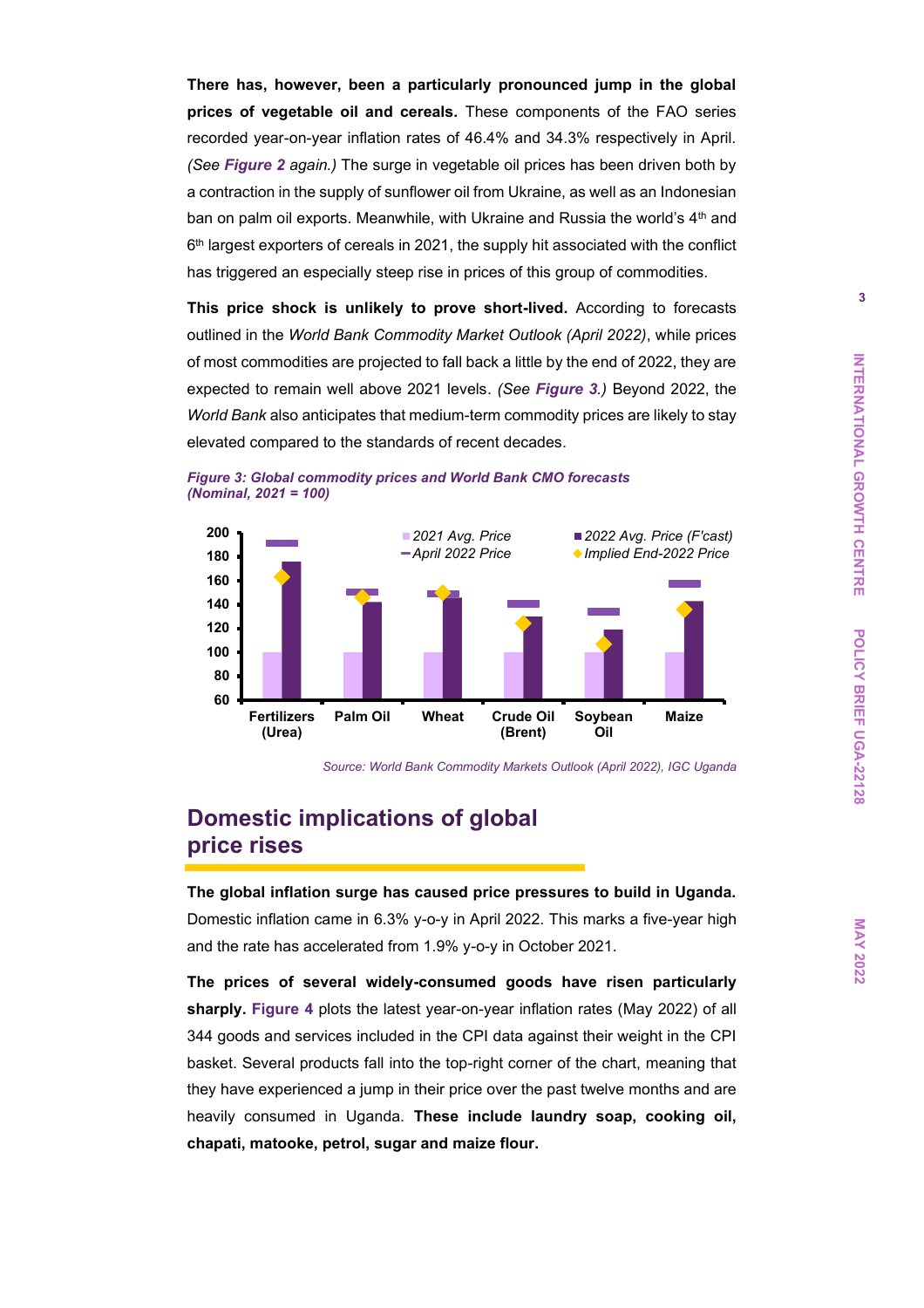<span id="page-3-0"></span>*Figure 4: Inflation rates and CPI weights of goods and services in Uganda's CPI basket*



*Source: Uganda Bureau of Statistics (May 2022 CPI release), IGC Uganda*

**The inflation rates of laundry soap, cooking oil and petrol are particularly high.** The April 2022 CPI data showed that the year-on-year inflation rates of these goods came in at 87.2%, 44.0% and 35.8% respectively. With their weights totalling 2.73% of the whole basket, these prices have had a pronounced inflationary impact. These three commodities are responsible for a combined 1.47%-pt contribution to the headline inflation rate of 4.87%.

## <span id="page-3-2"></span>**Distributional impacts of inflation**

**The poorest segments of the Ugandan population are disproportionately vulnerable to the rises in the prices of laundry soap, cooking oil and sugar.**  *[Figure](#page-3-1) 5* uses data from the 2016/17 *Uganda National Household Survey* to plot the average expenditure share of each of the seven products highlighted in **[Figure 4](#page-3-0)** by expenditure n decile.



<span id="page-3-1"></span>*Figure 5: Expenditure on non-durable goods by expenditure decile (% of total expenditure)*

*Source: Uganda National Household Survey (2016/17), IGC Uganda*

**MAY 2022**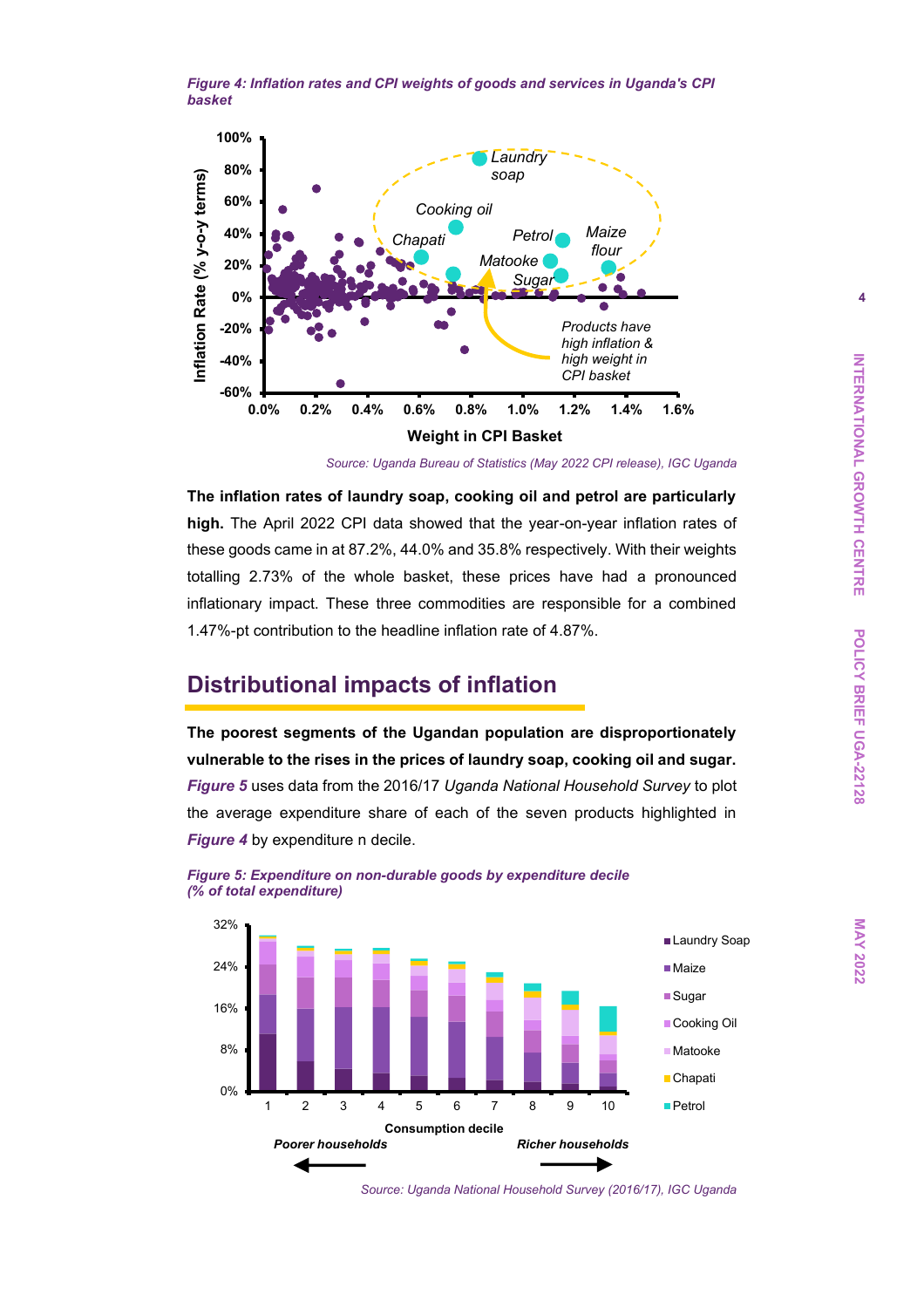Academics and practitioners using household survey data typically consider expenditure as a proxy for income. While the assumption expenditure is equivalent to income does not hold precisely (the marginal propensity to consume tends to be lower for higher-income households than lower-income households), it acts as a useful proxy. Accordingly, we follow the same approach and think of those households at the bottom of the expenditure distribution as the poorest in society and those at the top of the distribution as the richest households.

It is important to note that *[Figure 5](#page-3-1)* only shows monetary consumption (i.e. the consumption involving a monetary transaction). In reality, a household's consumption (particularly of food) will often involve goods and service produced at home and other forms of in-kind consumption. This is particularly the case at the lower-end of the income distribution.

*[Figure 5](#page-3-1)* shows that the poor spend far more laundry soap, cooking oil and sugar expenditure on laundry soap among households in the lowest decile is 11.2% of total expenditure, this expenditure share drops to 1.0% for those in the highest decile. Although less pronounced, the consumption of cooking oil follows a similar distributional pattern – the expenditure share of this good falls from 4.5% to 1.2% between the lowest and highest deciles. For sugar, the share declines from 5.7% to 2.4%.

**Proportional to their total consumption, poorer households also spend more on maize than richer households.** The distributional pattern of maize expenditure is slightly less straight-forward. *Figure 5* highlights that the expenditure share of maize rises gradually from 7.5% in the first expenditure decile to 12.7% in the fourth decile, before steadily falling back to 2.4% in the tenth decile. The key message, though, remains the same – poorer households are disproportionately exposed to rising maize prices in comparison to rich households.

**Meanwhile, richer households spend disproportionately more on petrol, matooke and chapati than poorer households.** Based on the 2016/17 *Uganda National Household Survey* data, the expenditure share of petrol for households in the top decile stands at 4.9% – a substantially higher figure than the 0.2% share estimated for households in the bottom decile.

Turning to matooke and chapati, the expenditure share of these goods increases across the expenditure distribution before edging down at the very upper-end of the distribution. The expenditure shares of chapati and matooke peak in the  $8<sup>th</sup>$ and 9<sup>th</sup> deciles respectively.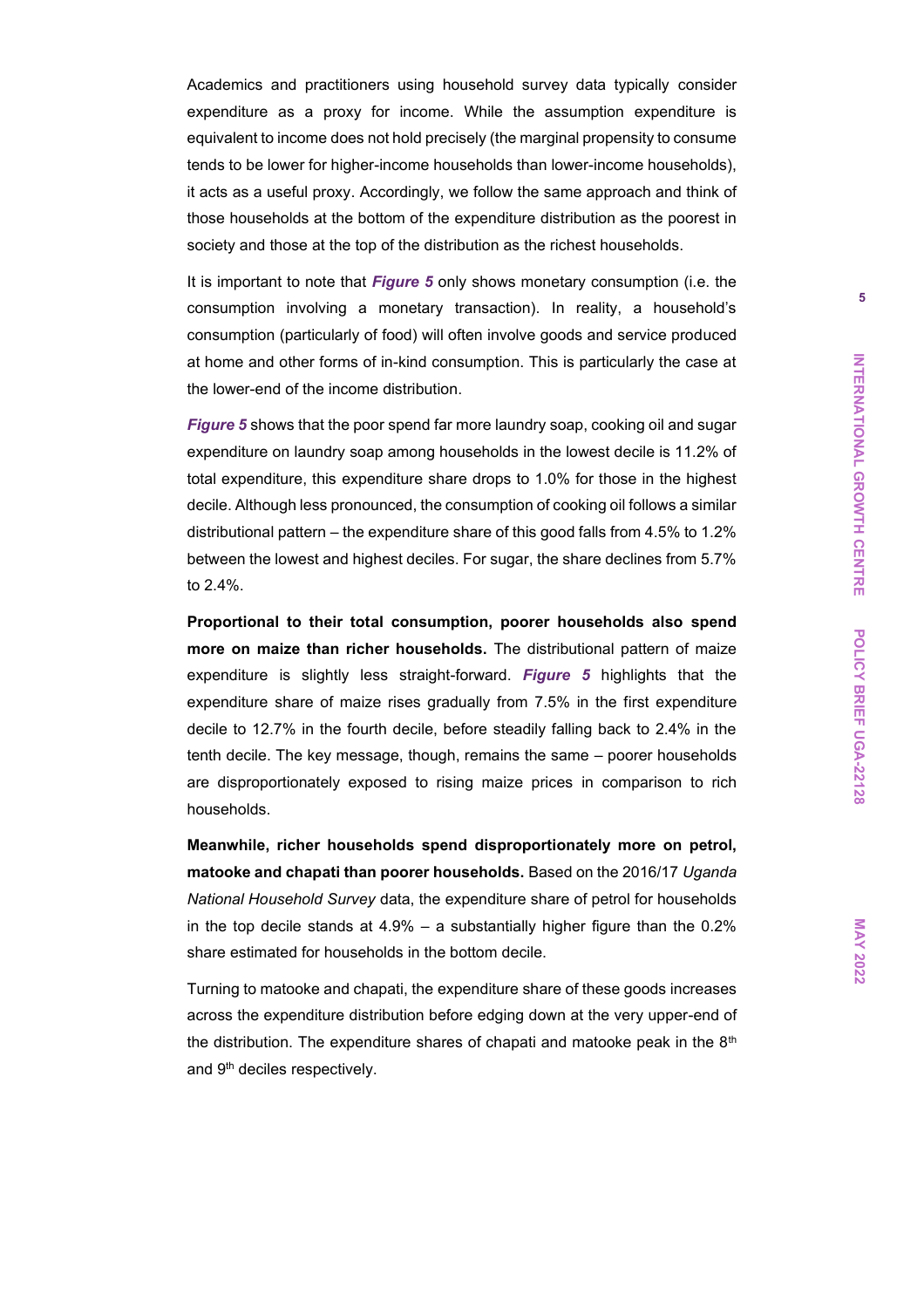## **Impact of inflation on household welfare**

**Against this backdrop, poorer households have suffered a larger hit to their welfare than richer households.** One of the key challenges in calculating the household-level impact of inflation is that many households in Uganda, especially in rural areas, also grow agricultural produce to sell in the market. These households may benefit from inflation in these products if they produce more than they consume.

Following the approach of Artuc et al (2020), we use a combination of household survey data from the 2016/17 *Uganda National Household Survey* and *2019/20 Ugandan National Panel Survey –* produced by the Uganda Bureau of Statistics – to calculate the share of household income that is derived from each commodity, and the share of total consumption that is spent on each commodity. We calculate the net welfare effect at the product level as the income gained from inflation in a product, less the reduction in consumption from the rise in prices in that product. This is positive for households that sell more than they consume of a particular good (net producers) and negative for households which consume more than they produce of a good (net consumers). The net welfare effect does not account for substitution between products, so should be considered as illustrative only.



<span id="page-5-0"></span>

#### *Source: UNHS 2016-17, UNPS 2018-19, IGC Uganda*

*[Figure 6](#page-5-0)* shows the net welfare effect of price changes in four agricultural commodities – matooke, maize, vegetable oil and sugar. The x-axis shows the distribution of household expenditure (per adult equivalent), which we use as a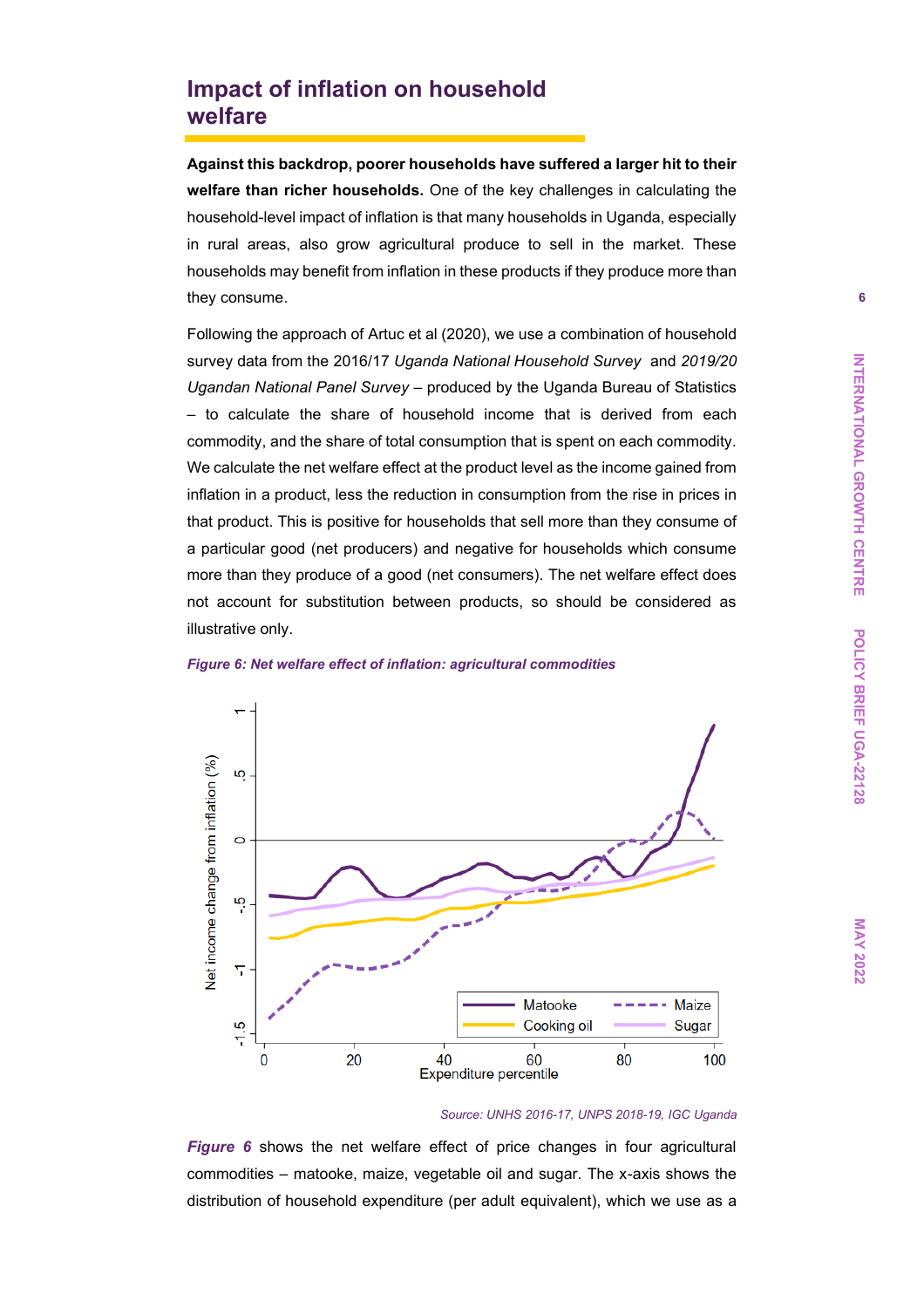proxy for income, again following Artuc et al (2020). *[Figure 6](#page-5-0)* shows that only a small fraction of the richest Ugandan households are net producers of high inflation products. The households who have suffered the largest negative impacts are the least able to absorb price increases – adding the impact of inflation in all four products together, the average reduction in consumption for the first quintile (poorest 20% of households) is 2.7%.

A limitation of the household survey data is that we cannot identify product-level sources of income for non-agricultural commodities. For the remaining three highinflation products – chapati, laundry soap and petrol – we are only able to model the consumption loss from price increases. *[Figure 7](#page-3-2)* shows that price rises in non-agricultural commodities have had a more mixed effect across the income distribution. Inflation in laundry soap and chapati has affected poorer households slightly more than richer households, but this is outweighed by the effects of higher fuel prices on wealthier households.





*Source: UNHS 2016-17, IGC Uganda*

**Bringing this all together, the total effect has been a greater reduction in income for poorer households than richer households.** In total across all seven products we have discussed above, the average Ugandan household has experienced a 4.00% reduction in household consumption, with a larger negative impact for those households at the lower end of the income distribution. We expect that inflation in these seven commodities will have increased poverty and inequality in Uganda<sup>1</sup>.

<sup>1</sup> Since we do not account for substitution between products, we are unable to provide precise estimates for the effect of inflation on poverty and inequality.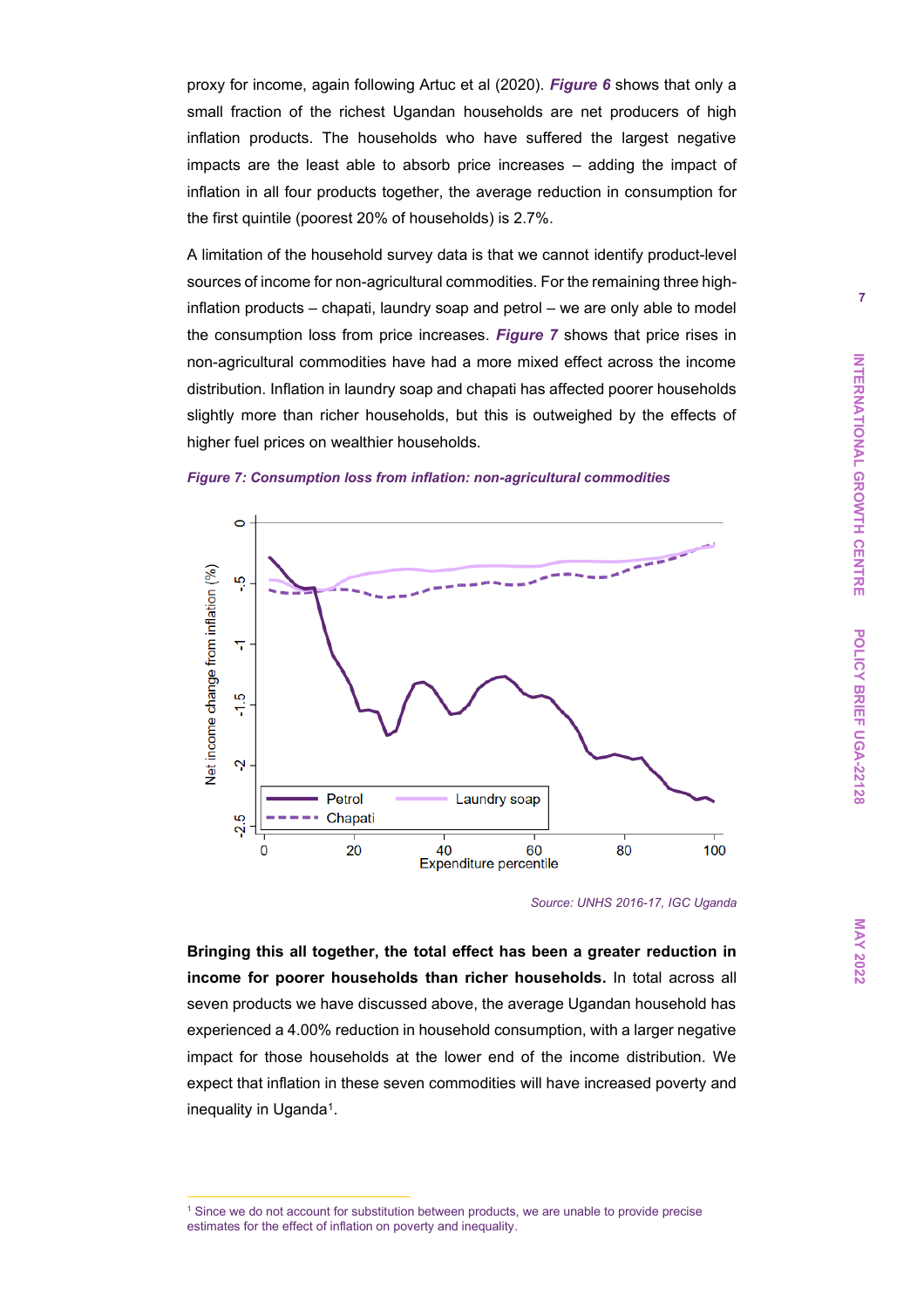It is important to remember that poorer households typically have less ability to absorb price increases (because necessities take up a larger share of the household budget, and this group of household are less likely to save) and fewer substitution options when price increases cannot be absorbed. This implies that any policy response should be targeted to relieve inflation pressures on poorer households first.

## **Policy options**

It is ultimately up to the Government of Uganda to determine how it wishes to respond to the situation. However, it is often helpful to first define clear criteria that any policy should meet, against which different options can be evaluated. We propose the following:

- **Affordability**: does the policy fit within the existing fiscal resource envelope?
- **Progressivity:** does the policy target the households that have suffered the most from rising prices?
- **Efficiency**: does the policy enhance competitiveness or accelerate the Government's existing structural reform agenda?

In the following section we model four policy options to address imported inflation in the domestic economy.

#### **1. Fuel subsidies**

As petrol and diesel have seen some of the highest price rises in Uganda's CPI basket, many commentators in the popular media have suggested subsidising the retail price of fuels. Fuels are currently subject to excise duties, levied at specific rates of 1450, 1130, and 200 Uganda Shillings per litre on petrol, diesel and kerosene respectively. We model a subsidy of 200 UGX per litre, which is economically equivalent to a reduction in excise duty rates of the same magnitude. Using average prices in the UBOS April 2022 CPI release, we estimate this would reduce fuel prices by around 3.8% for petrol, 4.3% for diesel and 5.3% for kerosene – this assumes full pass through of the subsidy to expump prices.

We model a flat subsidy, rather than introducing fuel price caps, which is more commonly used to stabilise the price of fuel. Implementing price controls on fuel risks causing market distortions, and the subsidy required to maintain the cap become increasingly fiscally expensive as oil prices rise.

The use of price caps is the root cause of the current fuel crisis in Kenya, where policymakers set maximum monthly retail prices and the Government pays the difference between this retail price and the wholesale costs of fuel through a stabilisation fund. In April 2022, the government owed oil marketing companies **MAY 2022**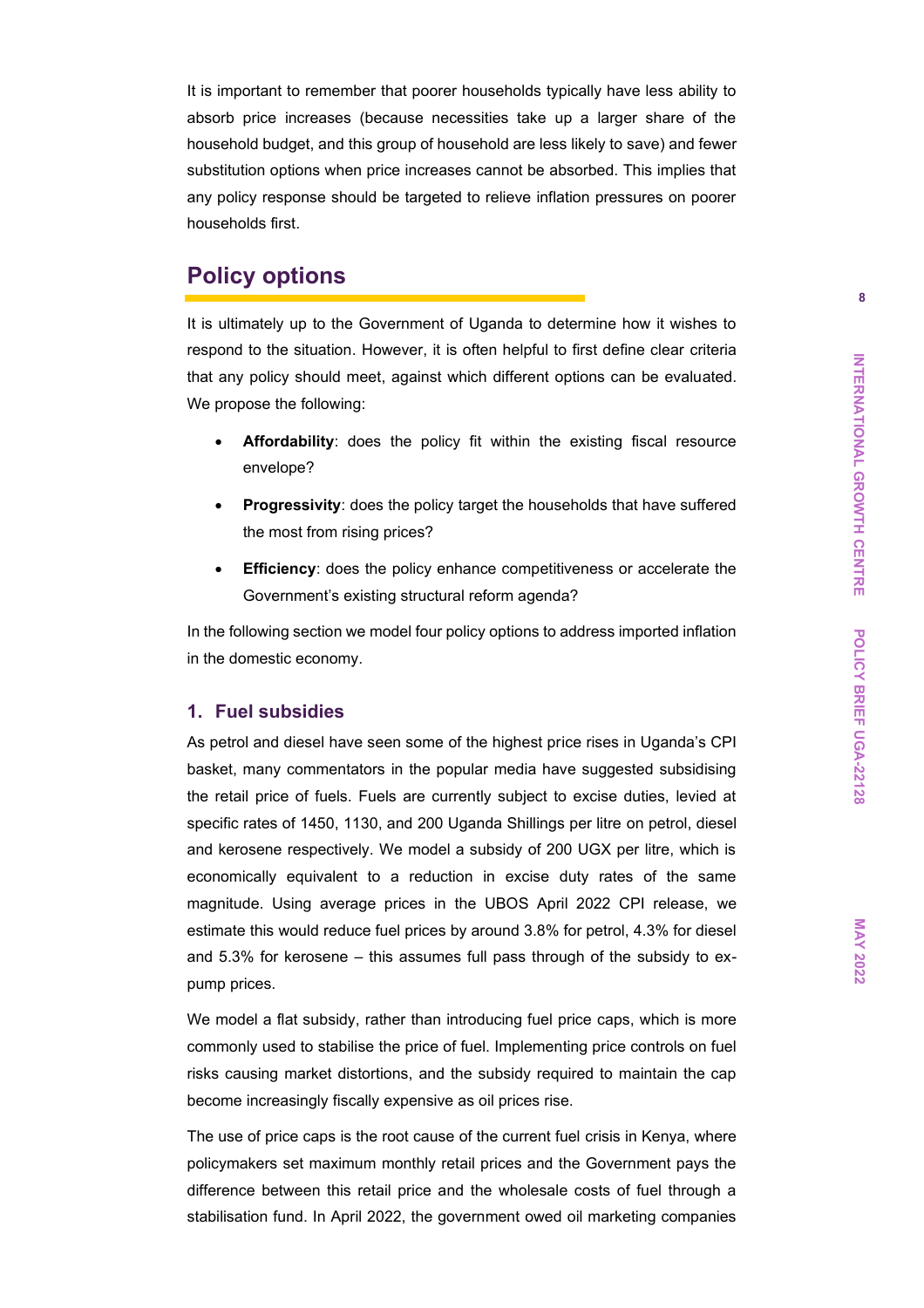KSh 13bn (approximately UGX 400bn at May 2022 exchange rates). Without the money owed by government, these companies are unable to distribute petrol and diesel to fuel stations at a profit, resulting in an under-supply of fuel. The Kenyan experience highlights the potentially pernicious implications that Ugandan policymakers could face if they were to choose to bear the risk related to rising global oil prices via a fuel price cap.

One issue with choosing a flat subsidy over a price cap is that, while it may result in a near-term reduction in inflation, continued increases in global oil prices would mean that fuel inflation would head back on to an upward trajectory. The certainty offered to consumers from fuel price caps would be lost. It is also unclear that the introduction of a flat subsidy would fully feed through to lower retail prices – distributors and retailers of fuel may instead choose to widen their profit margins.

The major benefit of using subsidies to reduce prices at the pump would be to boost the spending power of the richest households – who consume much more petrol and diesel than poorer households. Fuel subsidies would provide a boost to real private consumption and, as a result, real GDP growth. This may be exacerbated by the boost to consumer confidence offered by increased certainty over future fuel prices, supporting near-term spending.

Higher fuel prices also affect the prices of other goods in the economy through increased transport costs. To the extent that retailers and wholesalers pass on the reduction in transport costs, reducing the price of fuel may also ease inflationary pressure across the broader economy. As we do not have an estimate for the percentage contribution of fuel costs to the general price level in the economy, the following analysis considers only direct final consumption expenditure on fuels.

#### **Fiscal impacts**

Subsidising fuel would be very expensive for the Government. Using fuel import volumes reported by the Ministry of Energy and Mineral Development (2020), we estimate a static fiscal cost of UGX 443.6 billion (0.27% of GDP) in 2022. If consumers adjust to lower prices by consuming more fuel, we estimate the net fiscal cost would reduce to UGX 395 billion (0.24% GDP).

#### **Distributional impacts**

Introducing a 200 UGX/L subsidy on petrol and diesel (or reducing excise duties on these products) would provide the greatest benefit to the richest households, while the same subsidy on kerosene would have a modest progressive impact across the income distribution. Considering all three fuels together, the subsidies would be moderately regressive – increasing income by 0.41% for the top consumption quintile, but only 0.18% for the poorest 20%. For the average Ugandan household, the subsidy would increase their consumption by 0.29%.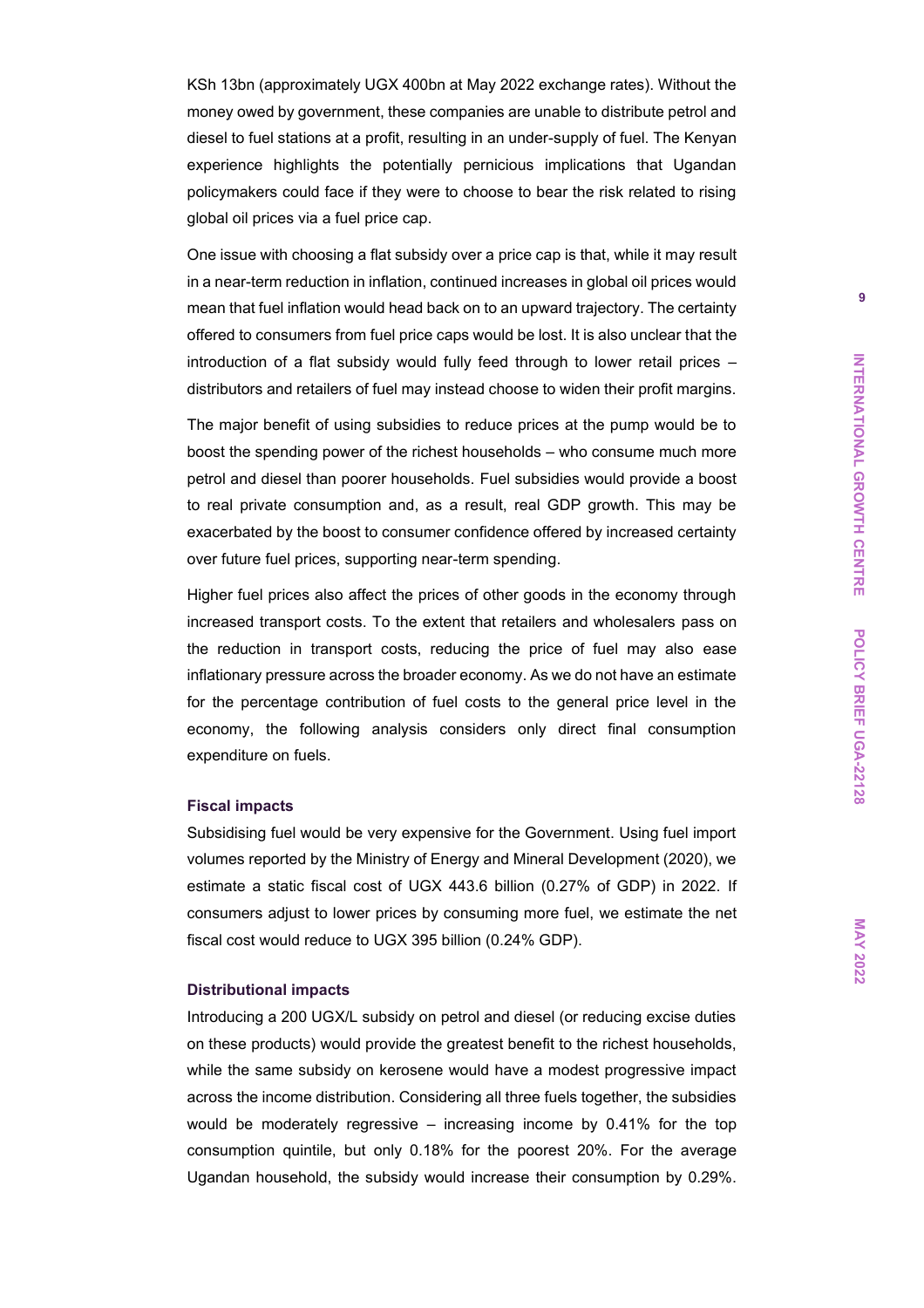*[Figure 8](#page-9-0)* shows the impact of a 200 UGX/L subsidy on each product across the income distribution.

#### <span id="page-9-0"></span>*Figure 8: Consumption gains from a 200 UGX/L subsidy on fuel products*



*Source: UNHS 2016-17, IGC Uganda*

#### **2. Eliminate the excise duty on cooking oil**

Domestic cooking oil prices rose by 44.0% y-o-y between April 2021 and April 2022 and account for a sizeable 0.73% of the CPI basket. Cooking oil is currently subject to an excise duty of 200 UGX/L – removing this duty would provide some price relief for households.

|                                          | <b>No Reform</b> | Reform 1:<br><b>Excise Duty</b><br><b>Elimination</b> | <b>Reform 2:</b><br><b>Excise Duty</b><br>down from<br><b>UGX 200 to</b><br>100 <sub>1</sub> | No Reform vs No Reform vs<br><b>Reform 1</b> | Price Change: Price Change:<br><b>Reform 2</b> |
|------------------------------------------|------------------|-------------------------------------------------------|----------------------------------------------------------------------------------------------|----------------------------------------------|------------------------------------------------|
| Avg. Ex-Fact.<br>Price (excl.<br>Duties) | 7448.4           | 74484                                                 | 74484                                                                                        |                                              |                                                |
| Avg. Ex-Fact.<br>Price (incl.<br>Duties) | 8235.2           | 8035.2                                                | 8135.2                                                                                       |                                              |                                                |
| Avg. Retail<br>Price (excl.<br>VAT)      | 9415.3           | 9186.6                                                | 9300.9                                                                                       | $-2.43%$                                     | $-1.21%$                                       |

<span id="page-9-1"></span>

| Table 1: Actual and Simulated Cooking Oil Prices per Litre (UGX, April 2022) |  |  |  |
|------------------------------------------------------------------------------|--|--|--|
|------------------------------------------------------------------------------|--|--|--|

*Source: UBOS, URA, IGC Uganda*

We estimate that a reform which eliminates this excise duty would reduce the price of cooking oil by 2.4%. Our assumption is that if manufacturers are no longer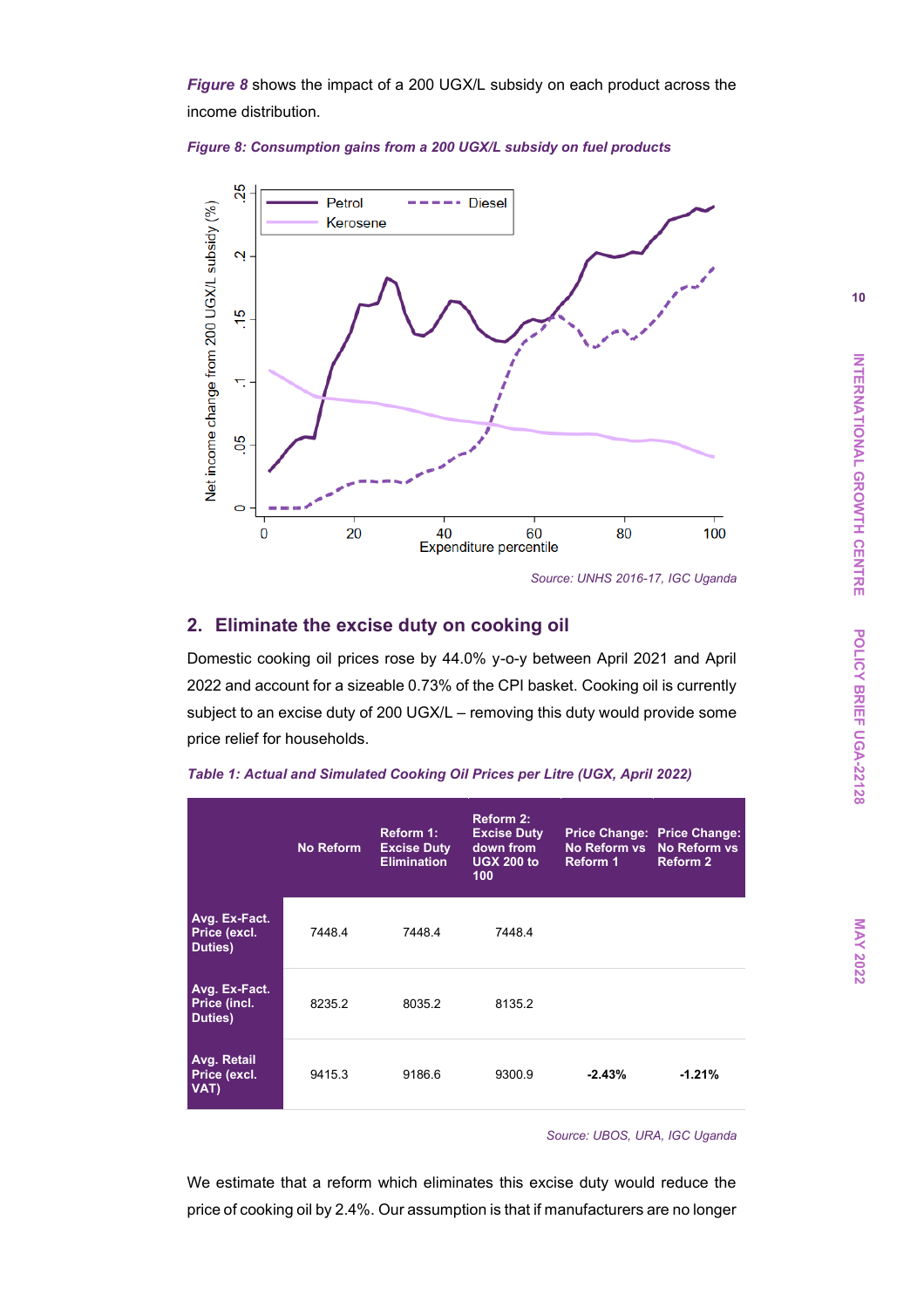faced with an excise duty, the ratio of the ex-factory price (plus any import and excise duties) to the retail price (excluding VAT) would remain the same. We then assume VAT is levied on this new lower pre-VAT retail price in order to estimate the retail price (inclusive of VAT) if no excise duty were in place.

Our model suggests that, if the excise duty were not in existence, the April 2022 average retail price per litre for cooking oil would be UGX 10,840 (*[Table 1](#page-9-1)*) as opposed to the average retail price of UGX 11,110 reported by UBOS in the April 2022 CPI release. This would leave the year-on-year rate of cooking oil inflation 3.5%-pts lower.

#### **Fiscal impacts**

We estimate that eliminating the excise duty on cooking oil would result in a revenue loss of 0.028% of GDP. Assuming that prices remain at their April 2022 level and that collections of the tax grow at the same pace as nominal GDP, the excise duty on cooking oil is set to bring in UGX 49.0bn in FY 2022/23. A complete elimination of the duty would therefore lead to all of this revenue being foregone.

It is also worth noting that there is early evidence from an IGC-funded study by Namunane et al (2022) that the introduction of the Digital Tax Stamp (DTS) solution by the URA has provided a significant boost to administrative efforts in boosting collections of excise duties. Early estimates show that the DTS solution increased excise duty revenues by 29.3% compared to a control group in the second year of implementation (note that implementation challenges in the first year of the introduction of the stamps initially distorted the results).

Given that the excisable products subject to tax stamps brought in UGX 573.9bn of excise duty revenue in FY 2020/21, this result would imply that the introduction of the DTS solution may provide a boost to excise duty revenues of 0.11% of GDP in FY 2022/23. This would be equal to UGX 197.7bn. Accordingly, it is clear that recent improvements in tax administration have provided room to eliminate excise duties which are regressive and levied on essential goods, such as that imposed on cooking oil.

#### **Distributional impacts**

Reducing excise duties on cooking oil provides a modest, progressive benefit across the income distribution (*see [Figure 9](#page-11-0)*). Full removal of the excise duty would boost consumption by 0.04% for the lowest quintile, compared to 0.02% for the highest quintile. As cooking oil is disproportionately consumed by the poorest segments of the Ugandan population, any policy measure to lower the price of the good would narrow inequality. Moreover, cooking oil is an essential good with few viable substitutes, meaning that it would not fit into the traditional scope of excise duty.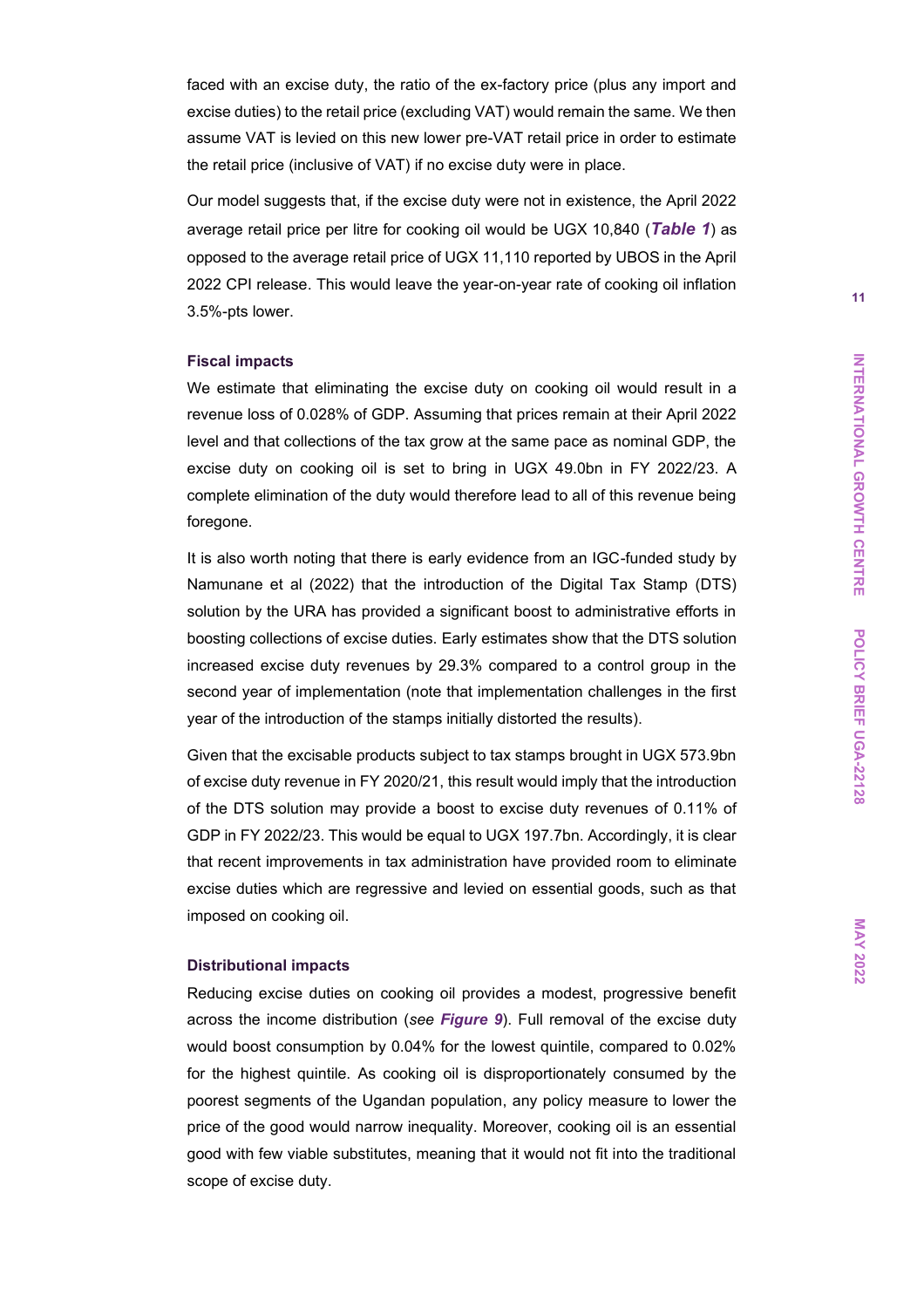<span id="page-11-0"></span>

*Source: UNHS 2016-17, IGC Uganda*

#### **3. Pro-poor tariff reductions**

An alternative to ease the pressure of high commodity prices on households is to eliminate high external tariffs on various goods. This policy could be targeted at products which are widely-consumed, have experienced high inflation and currently face high levels of external protection. The EAC *stay of application* mechanism allows policymakers to temporarily deviate from the EAC Common External Tariff to achieve domestic policy objectives – in this case, Uganda could temporarily liberalise tariffs on key products to relieve inflationary pressure.

This policy would also help local producers prepare for reduced rates of external protection under the African Continental Free Trade Agreement. Enhancing domestic competitiveness through lower import tariffs should also reduce prices of domestically-produced substitutes for imported products in the long run. Domestic and regional producers of these products are likely to oppose liberalisation, as they currently benefit from high rates of external protection and as a result, do not have to compete with the world's most efficient producers. However, this has costs for consumers who pay higher prices for final goods.

The impact of tariff liberalisation on domestic retail prices of particular goods is determined by two key parameters – the average tariff rate, and the rate at which tariffs are passed through to domestic retail prices (see *[Table 2](#page-12-0)*).

**MAY 2022**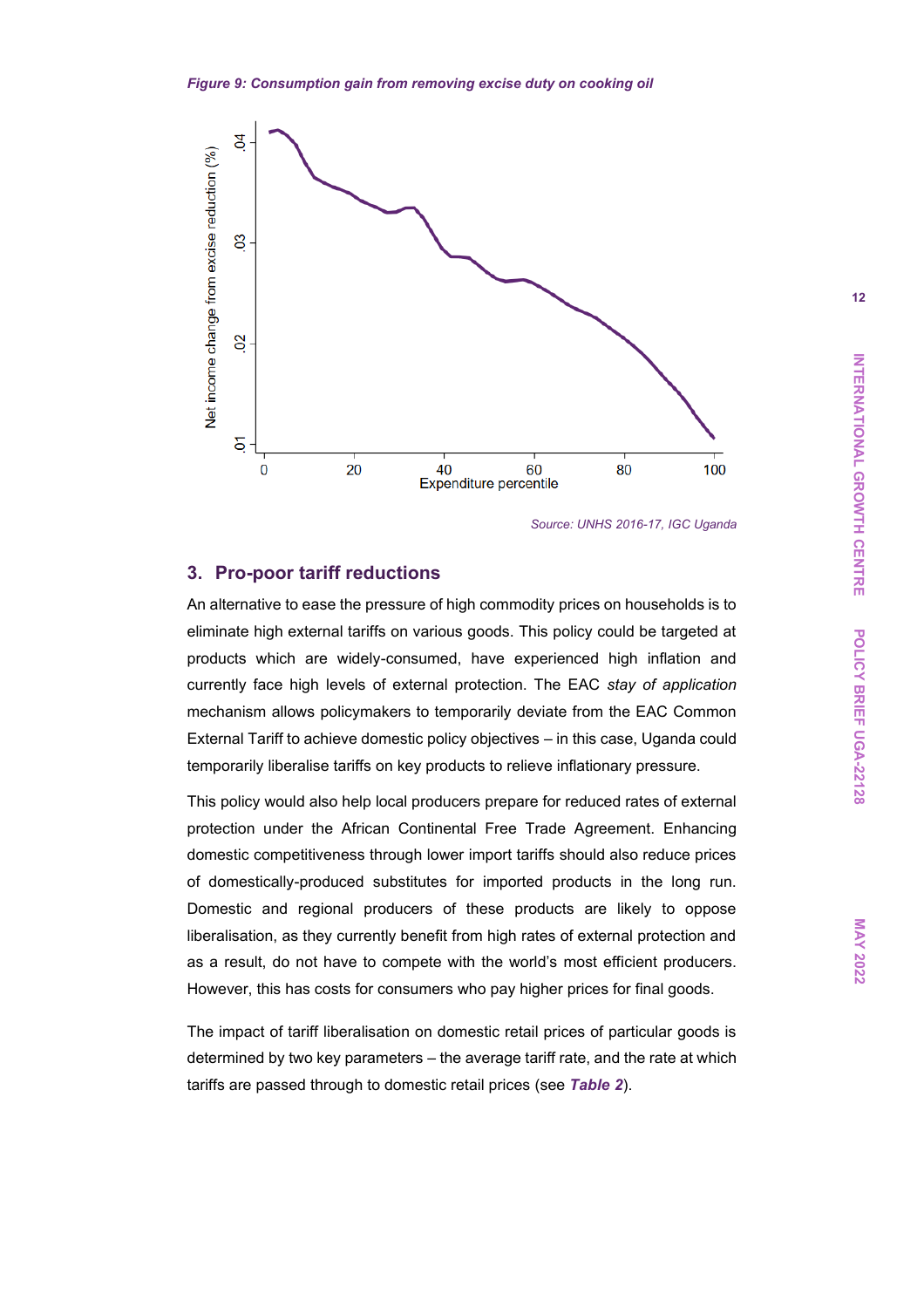<span id="page-12-0"></span>

| Table 2: Weighted average tariff rates, import share of consumption and simulated |  |  |
|-----------------------------------------------------------------------------------|--|--|
| price changes under liberalisation                                                |  |  |

| <b>Product</b> | Weighted tariff rate | Import share of <b>Sandware</b><br>consumption | Price change (%) |
|----------------|----------------------|------------------------------------------------|------------------|
| <b>Maize</b>   | 45.06%               | 0.02%                                          | $-0.01%$         |
| <b>Matooke</b> | 0.52%                | 2.68%                                          | $-0.01%$         |
| Petrol         | $0.00\%$             | 100%1                                          | $0.00\%$         |
| <b>Soap</b>    | 3.80%                | 50%1                                           | $-1.00%$         |
| <b>Sugar</b>   | 93.26%               | 16.50%                                         | $-12.20%$        |
| Veg. oil       | 7.96%                | 82.60%                                         | $-4.37%$         |
| Wheat          | 34.91%               | 63.10%                                         | $-16.51%$        |

*Source: URA Customs data, EAC Gazettes, FAO Supply Utilisation Accounts, IGC Uganda*

We calculate weighted average tariff rates for seven high-inflation products (substituting wheat and wheat flour for chapati). Imports originating from within the EAC are given a tariff rate of 0%. Meanwhile, imports sourced from other trading partners are assigned either the:

- (a) EAC CET rate;
- (b) 'Sensitive item' rate;
- (c) Stay of Application rate.

These tariffs are weighted by the volume of trade originating from the EAC and non-preference countries to calculate product-level weighted average tariff rates.

As there are no product-level estimates for tariff pass-through elasticities for Uganda, we use the share of imports in total consumption as a proxy for tariff pass through. This ratio is calculated for each product as the total import volume divided by domestic production less exports plus imports, using data from the FAO's Supply Utilisation Accounts. As the Supply Utilisation Accounts do not **MAY 2022**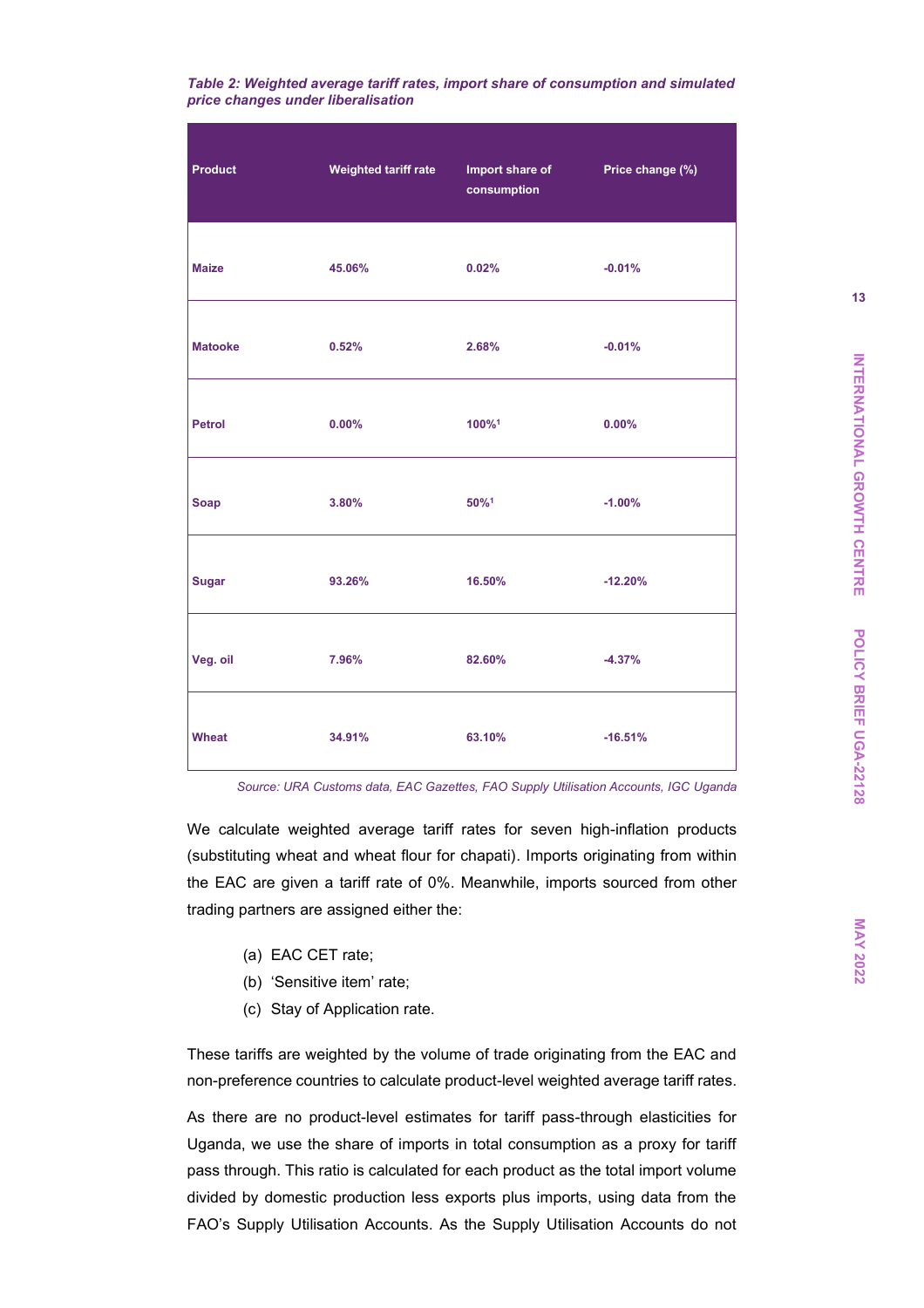cover non-agricultural products, we have made informed assumptions for fuel and soap.

The change in prices from liberalisation is then calculated as:

$$
\Delta p_i = \frac{T_i * M_i}{1 + T_i * M_i + I_i}
$$

Where  $T_i$  is the weighted average tariff rate for product  $i$ ,  $M_i$  is the imported share of total consumption for product  $i$  and  $I_i$  is the April 2022 rate of inflation in product . *[Table 2](#page-12-0)* summarises the weighted average tariff rates, import share of total consumption and estimated price change as a result of liberalisation for each of the seven products. We focus the remainder of our analysis on products in which liberalisation is estimated to have non-negligible price impacts – sugar, vegetable oil and wheat flour.

#### **Fiscal impacts**

We estimate that removing tariffs on sugar, vegetable oils and wheat (including wheat flour) would result in a static revenue loss of UGX 2.27 billion in 2022 (0.0014% of GDP). However, if consumers adjust their behaviour by increasing purchases of these imported products, we estimate that higher VAT and withholding tax collections would reduce the net fiscal cost to UGX 1.06 billion (0.0006% of GDP) in 2022.

#### **Distributional impacts**

We use the change in prices from removal of tariffs to calculate net consumption effects across the income distribution, using the same methodology discussed earlier. *[Figure 10](#page-14-0)* shows the net consumption gains from the liberalisation of trade in these three products across the income distribution.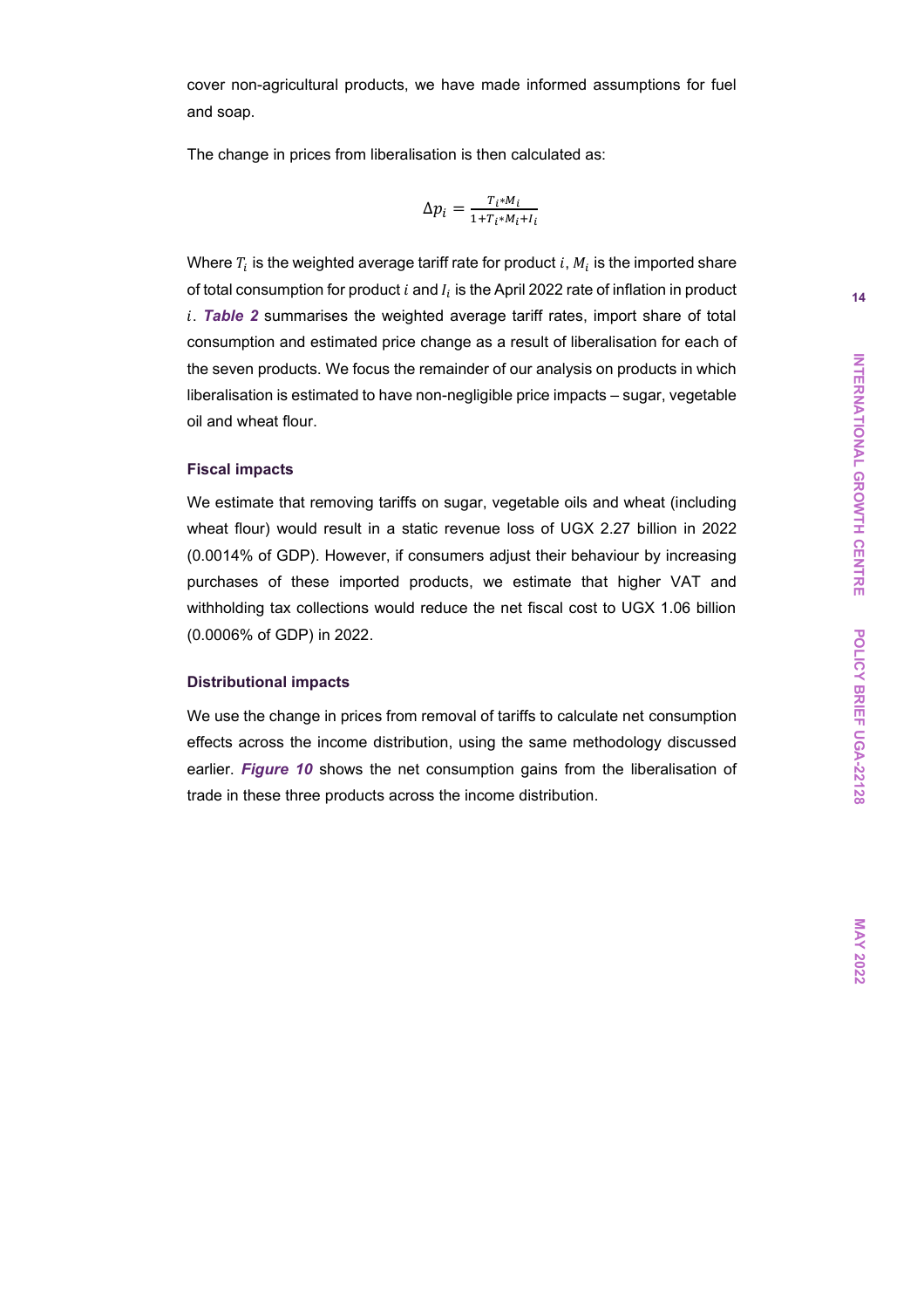<span id="page-14-0"></span>*Figure 10: Net consumption gains from removal of tariffs on wheat, sugar and vegetable oil*



*Source: UNHS 2016-17, UNPS 2018-19, IGC Uganda*

Removing tariffs on sugar has a moderate progressive impact on household welfare, increasing consumption by 0.4% for the average Ugandan household, while liberalising vegetable oil provides very small gains – which are also progressive across the income distribution. Liberalising trade in wheat has a more mixed impact – as many households derive more income from wheat than they consume. Overall, liberalising trade in these three products would provide a moderate gain to Ugandan households, increasing income by around 0.6% for the bottom 60% of the income distribution and around 0.3% for the top two income quintiles.

#### **4. Leverage existing poverty alleviation programmes**

An alternative to providing support through the tax system – which would provide benefits to all consumers of a product – is to expand existing poverty alleviation infrastructure in Uganda. Jellema et al (2016) find that Uganda's direct transfer programmess (for example SAGE, which provides support to the elderly) are well targeted and materially improve wellbeing for recipients. However, there is no evidence that more recent cash transfer programmes – for example those provided during the COVID-19 pandemic – consistently reached the intended recipients.

The administration of cash transfer programmes can be challenging in practice, due to the potential for clientelism if using community-based targeting. An alternative approach is to use 'Proxy Means Testing' to design a statistical indicator for eligibility and use this to target households. However, this is also limited by data availability and technical capacity.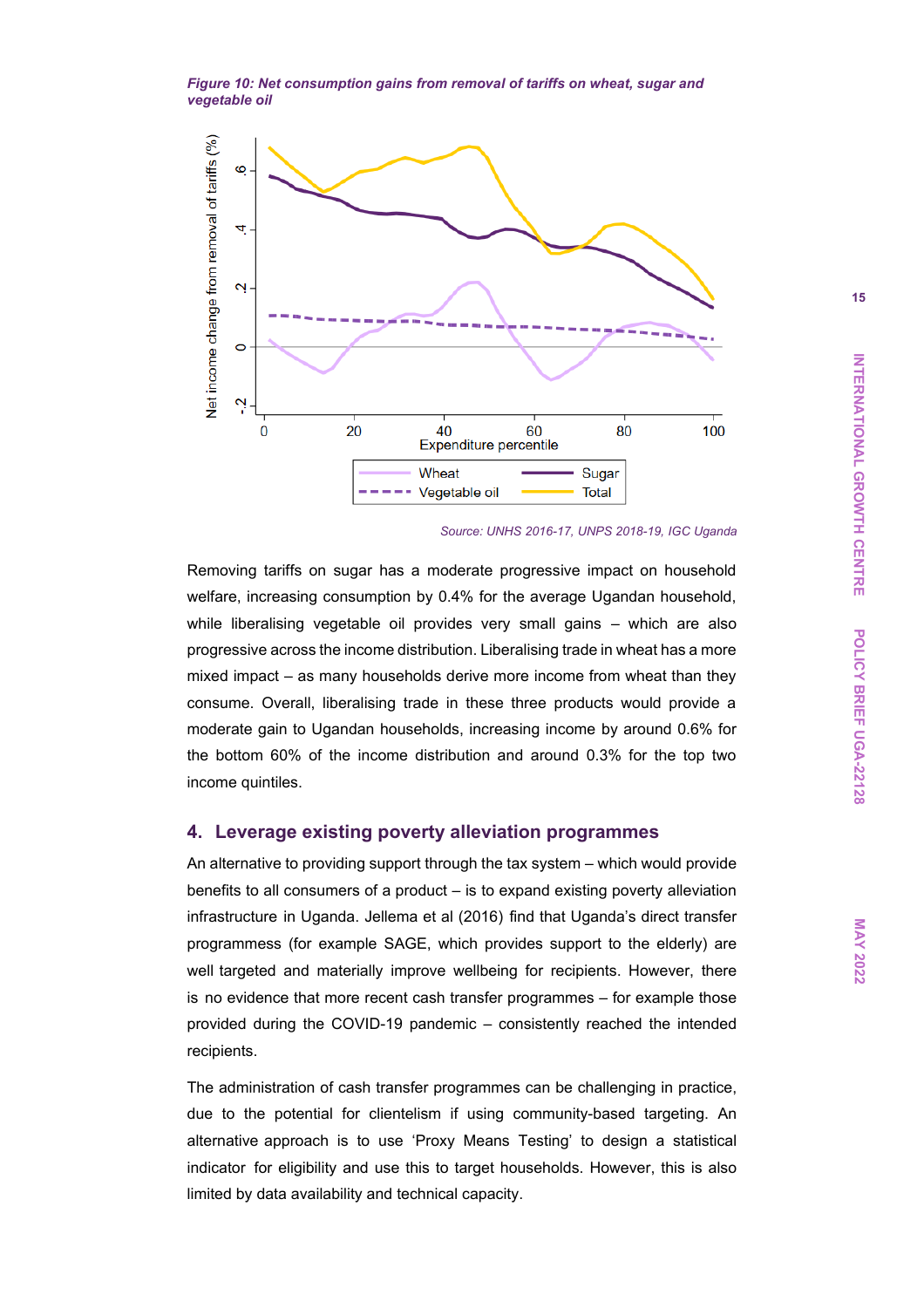#### **Fiscal impacts**

We model a cash transfer of 4000 UGX per month for the poorest households, tapering to zero over the first quarter of the income distribution. We estimate a direct cost of UGX 85.9 billion per year (0.049% of projected 22-23 GDP). This does not include any targeting or delivery costs.

#### **Distributional impacts**

In theory, expanding existing poverty alleviation programmes should have the most progressive impact of all the policy options that we have modelled. However, the progressivity of this option depends on effective targeting and implementation to ensure transfers reach the poorest households. If this is not in place, it is likely that transfers will be captured by middle-class and rich households.

## **Recommended policy approach**

**Fools rush in where angels fear to tread.** If the government wishes to adjust to the imported inflation with the smallest reduction in growth and future incomes, erring on the side of minimum direct interventions and maintaining macroeconomic stability is a prudent approach. This would involve caution in adopting new policies as the risks of a rash reaction could outweigh the benefits. Any new interventions should be highly selective and evaluated against three criteria:

- **Ensure any response is affordable** within the Government's broader fiscal consolidation and debt sustainability framework.
- **Any support should be targeted at low-income households.** Poor households have experienced the largest reductions in their consumption from the surge in imported inflation and have the least capacity to absorb price increases.
	- **Keep an eye on the big picture.** Focus on reforms which accelerate the Government's structural transformation agenda, and refrain from introducing distortive policies which have to be unwound at a later stage.

**MAY 2022**